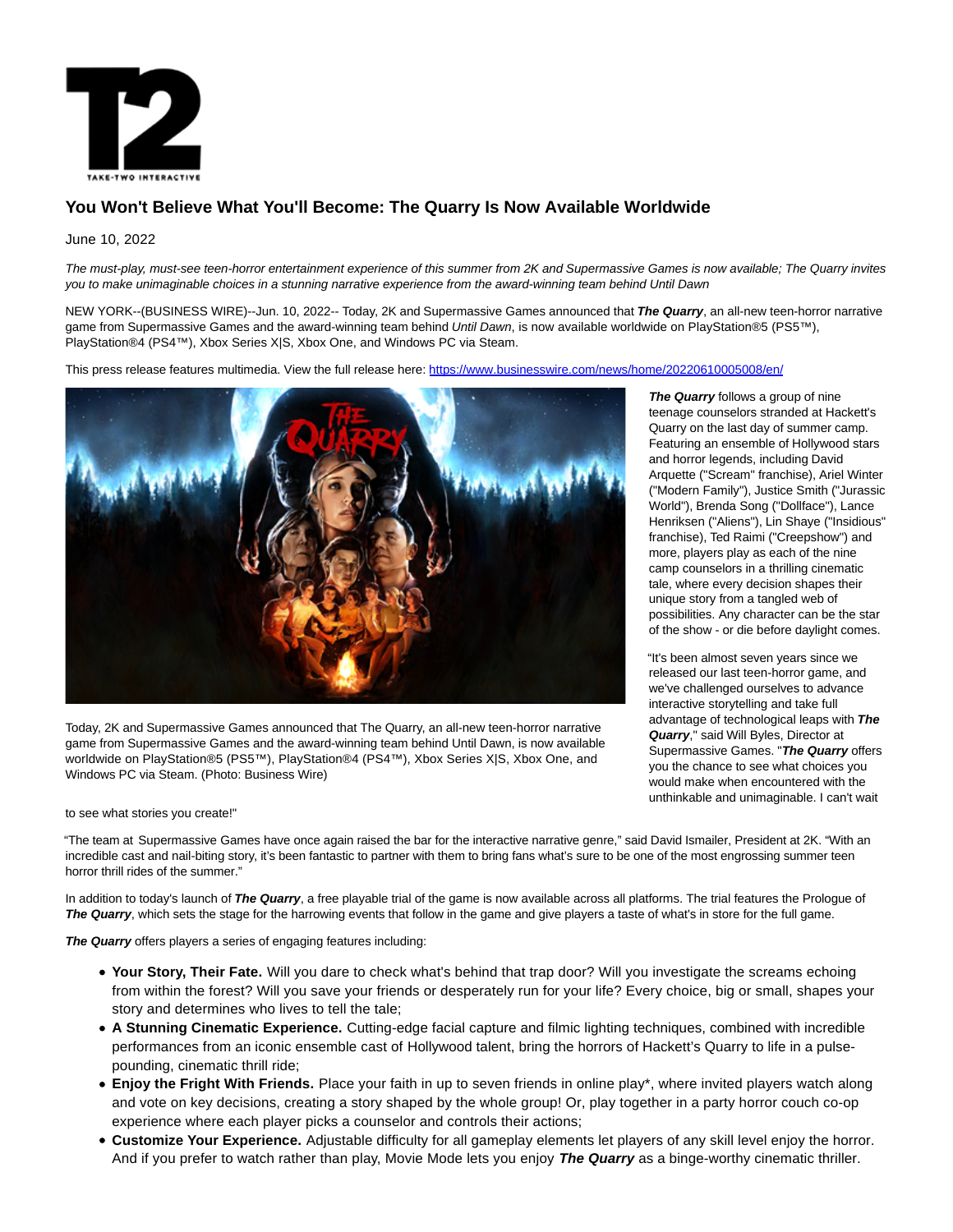Select how you want the story to unfold, kick back, and munch on some popcorn in between all the screams!

**The Quarry** is available in two offerings for players to choose from:

**The Quarry: Standard Edition** is available for \$59.99\*\* in both physical and digital formats for PlayStation 4, Xbox One, and digitally on Windows PC via Steam. It includes the full game. For PlayStation 5 and Xbox Series X|S, **The Quarry** is available for \$69.99\*\* in both physical and digital formats and will be optimized for next-generation consoles.

**The Quarry: Deluxe Edition** is available for \$69.99\*\* on digital format only for PlayStation 4, Xbox One, and Windows PC via Steam, and for \$79.99\*\* on digital format only for PlayStation 5 and Xbox Series X|S. It includes the full game\*\*\*, Gorefest Movie Mode option, instant access to the Death Rewind system, Horror History Visual Filter Pack, and '80s-themed character outfits (automatically delivered in-game on or by July 8, 2022). Details include:

- **Gorefest option in Movie Mode.** Press play, sit back, and indulge in the most gruesome, gory, splatter-filled version of **The Quarry**. For fans of grindhouse grotesqueries: an abundance of death, dismemberment, and buckets of blood await in this brutal option for Movie Mode;
- **Instant access to Death Rewind system.** Get instant access to Death Rewind, a retry mechanic that normally unlocks after your first completion of **The Quarry**. Start the story with three opportunities to reverse a playable character's death, giving you a chance to alter fate and save them in the process. But with only three retries per playthrough, you'll have to decide when someone's life is truly worth saving, and the undoing of one horrible end may lead to another. Choose wisely;
- **Horror History Visual Filter Pack.** Tailor the aesthetic of **The Quarry** to your liking by choosing from three cinematic visual filters, each replicating a different era and style of iconic horror filmmaking! Choose from an 8mm-style film grain (Indie Horror), a retro VHS aesthetic ('80s Horror), or the classic black-and-white cinematic filter (Classic Horror);
- **'80s Throwback character outfits.** Send the camp counselors' looks back in time! This retro pack includes new '80s-inspired cosmetic character outfits for **The Quarry's** playable characters. Note: The '80s Throwback Character Outfits will be automatically delivered in-game on or by July 8, 2022.

Developed by Supermassive Games, **The Quarry** is rated "M for Mature" by the ESRB. For more information on **The Quarry**, visit th[e game's official](https://cts.businesswire.com/ct/CT?id=smartlink&url=http%3A%2F%2Fwww.quarrygame.com&esheet=52744448&newsitemid=20220610005008&lan=en-US&anchor=game%27s+official+website&index=1&md5=c74f48d0c18cd6b02490ffc025d03068) website[, Instagram a](https://cts.businesswire.com/ct/CT?id=smartlink&url=http%3A%2F%2Finstagram.com%2Fvisitthequarry&esheet=52744448&newsitemid=20220610005008&lan=en-US&anchor=Instagram&index=2&md5=9e089f09559834df2b4caa351e0951af)n[d TikTok,](https://cts.businesswire.com/ct/CT?id=smartlink&url=http%3A%2F%2Ftiktok.com%2F%40visitthequarry&esheet=52744448&newsitemid=20220610005008&lan=en-US&anchor=TikTok&index=3&md5=5f50c2effea0a9b17d1fed330adb0c53) and follow 2K on [YouTube,](https://cts.businesswire.com/ct/CT?id=smartlink&url=https%3A%2F%2Fwww.youtube.com%2Fc%2F2k&esheet=52744448&newsitemid=20220610005008&lan=en-US&anchor=YouTube&index=4&md5=b7c284b12cb4876528982df13d517030) [Twitter,](https://cts.businesswire.com/ct/CT?id=smartlink&url=https%3A%2F%2Ftwitter.com%2F2k&esheet=52744448&newsitemid=20220610005008&lan=en-US&anchor=Twitter&index=5&md5=47060c704b891689fee7f8cc5ca95886) an[d Facebook.](https://cts.businesswire.com/ct/CT?id=smartlink&url=http%3A%2F%2Ffacebook.com%2F2k&esheet=52744448&newsitemid=20220610005008&lan=en-US&anchor=Facebook&index=6&md5=5da6e70eb876120d3375f3c5aef5017f)

For assets and additional information on the entire 2K portfolio of games, please visi[t newsroom.2k.com.](https://cts.businesswire.com/ct/CT?id=smartlink&url=https%3A%2F%2Fnewsroom.2k.com%2F&esheet=52744448&newsitemid=20220610005008&lan=en-US&anchor=newsroom.2k.com&index=7&md5=0e6ecebc49d9b76e8d8d6fe34dcbee2f)

Online Account (13+) required to access online features. Se[e www.take2games.com/legal a](https://cts.businesswire.com/ct/CT?id=smartlink&url=http%3A%2F%2Fwww.take2games.com%2Flegal&esheet=52744448&newsitemid=20220610005008&lan=en-US&anchor=www.take2games.com%2Flegal&index=8&md5=8e2f788648a197de6e225071b020e18f)n[d www.take2games.com/privacy f](https://cts.businesswire.com/ct/CT?id=smartlink&url=http%3A%2F%2Fwww.take2games.com%2Fprivacy&esheet=52744448&newsitemid=20220610005008&lan=en-US&anchor=www.take2games.com%2Fprivacy&index=9&md5=89ac848a08526721948fb1c3d277995b)or additional details.

2K is a wholly owned publishing label of Take-Two Interactive Software, Inc. (NASDAQ: TTWO)

\* Online multiplayer functionality will be available post-launch on or by July 8, 2022. Multiplayer functionality across the same PlayStation or Xbox console generation only.

\*\* Based on 2K's suggested retail price. Actual retail price may vary. See local store for info.

\*\*\* Purchasing on PlayStation or Xbox provides both the current-gen and next-gen versions of the game in the Deluxe Edition. No cross progression of save data. Multiplayer functionality across the same Xbox and PlayStation generations only. Both versions of the game are entitled to the same Xbox network account or PlayStation™Network account they were purchased on.

## **About Supermassive Games**

Founded in 2008, Supermassive Games is a BAFTA-winning, independent game developer with a reputation for innovation in both storytelling and VR. Supermassive Games is best known for the critically acclaimed PS4 hit Until Dawn and The Dark Pictures Anthology. The studio has received numerous awards, including a BAFTA for Until Dawn and recognition from our trade body TIGA. The studio also works with GamesAid, other charities and educational establishments. In 2021 the studio partnered with Nordisk Games, part of the Egmont Group.

### **About Take-Two Interactive Software**

Headquartered in New York City, Take-Two Interactive Software, Inc. is a leading developer, publisher, and marketer of interactive entertainment for consumers around the globe. The Company develops and publishes products principally through Rockstar Games, 2K, Private Division, and Zynga. Our products are currently designed for console gaming systems, PC, and Mobile including smartphones and tablets, and are delivered through physical retail, digital download, online platforms, and cloud streaming services. The Company's common stock is publicly traded on NASDAQ under the symbol TTWO.

For more corporate and product information please visit our website [at http://www.take2games.com.](https://cts.businesswire.com/ct/CT?id=smartlink&url=http%3A%2F%2Fwww.take2games.com%2F&esheet=52744448&newsitemid=20220610005008&lan=en-US&anchor=http%3A%2F%2Fwww.take2games.com&index=10&md5=bce26e647cf2a6752f246ff2fa357da1)

All trademarks and copyrights contained herein are the property of their respective holders.

#### **About 2K**

Founded in 2005, 2K develops and publishes interactive entertainment for video game consoles, personal computers, and mobile devices, with product availability including physical retail and digital download. The Company is home to many talented development studios, including Visual Concepts, Firaxis Games, Hangar 13, Cat Daddy Games, 31st Union, Cloud Chamber and HB Studios. 2K's portfolio currently includes several AAA, sports and entertainment brands, including global powerhouse NBA® 2K; renowned BioShock®, Borderlands®, Mafia, Sid Meier's Civilization® and XCOM® franchises; popular WWE® 2K and WWE® SuperCard franchises; as well as the critically and commercially acclaimed PGA TOUR® 2K. Additional information about 2K and its products may be found at **2K.com** and on the Company's official social media channels.